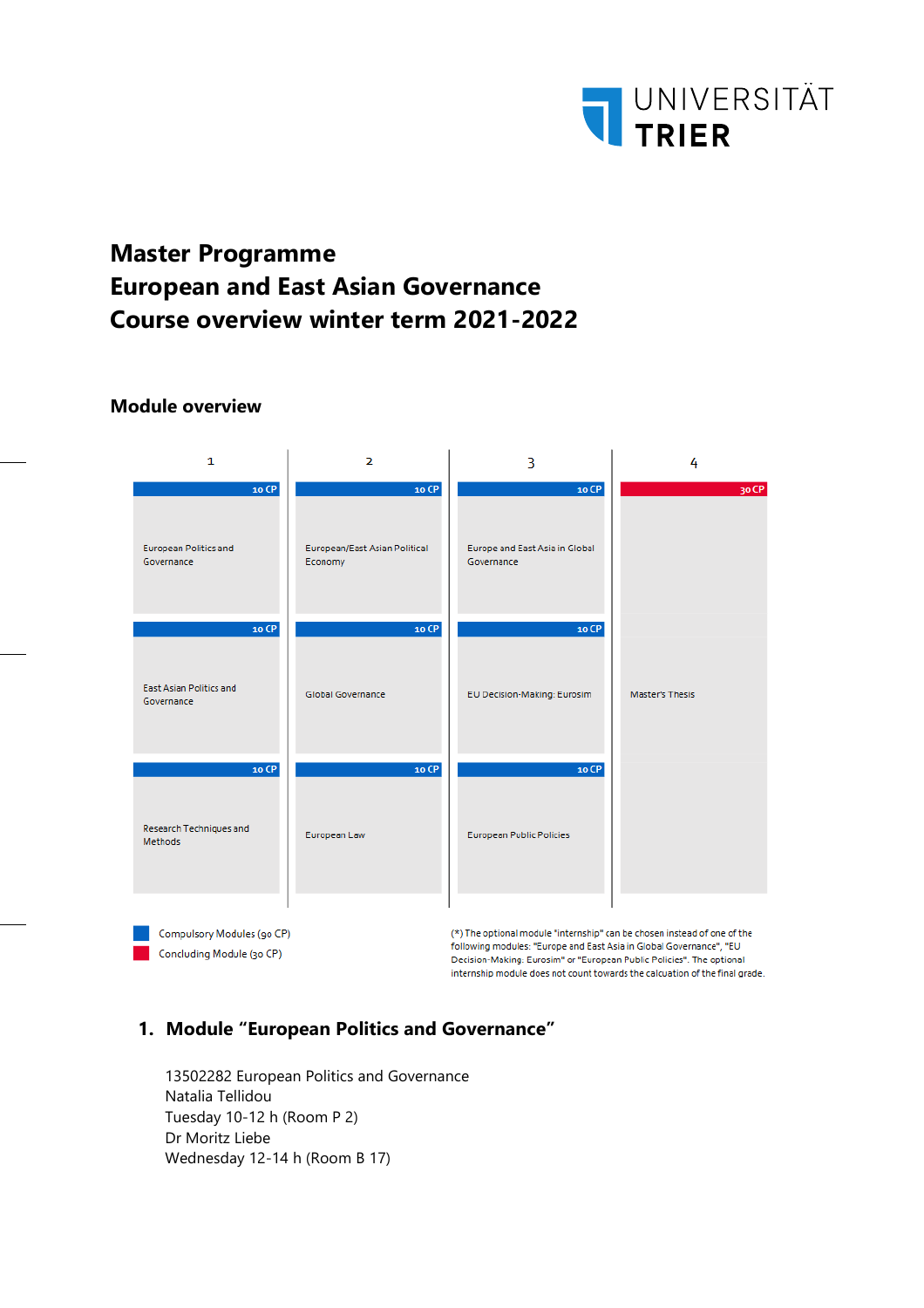

### **2. Module "East Asian Politics and Governance"**

13502283 East Asian Politics and Governance Prof Dr Sebastian Heilmann Monday 16-18 h (tbd: A142 or online) starting on 25 October Thursday 14-16 h (Room B 14) starting on 28 October

OR

12551751 Propaganda Model 2.0: Communicating China in Europe M.A. Manlai Nyamdorj Monday 14-16 h (Room A346/347) *AND* 12551769 Digital Media and Patterns of Communication in the People's Republic of China Prof Dr Kristin Shi-Kupfer Thursday 12-14 h (Room A346/347)

#### **3. Module "Research Techniques and Methods"**

13502284 Research Techniques and Methods (seminar) Dr Moritz Liebe Monday 12-14 h (online) starting on 25 October Thursday 8-10 h (Room A 9/10) starting on 28 October

#### **4. Module "EU Decision-Making: Eurosim"**

13502291 EU Decision-Making: Eurosim Dr Moritz Liebe Tuesday 12-14 h (Room N 2) Wednesday 16-18 h (Room A 12)

#### **5. Module "Europe and East Asia in Global Governance"**

13502292 Europe and East Asia in Global Governance apl. Prof Dr Dirk Schmidt Thursday 16-18 h (online) Prof Schild Part two will take place in the summer term 2022; dates to be confirmed